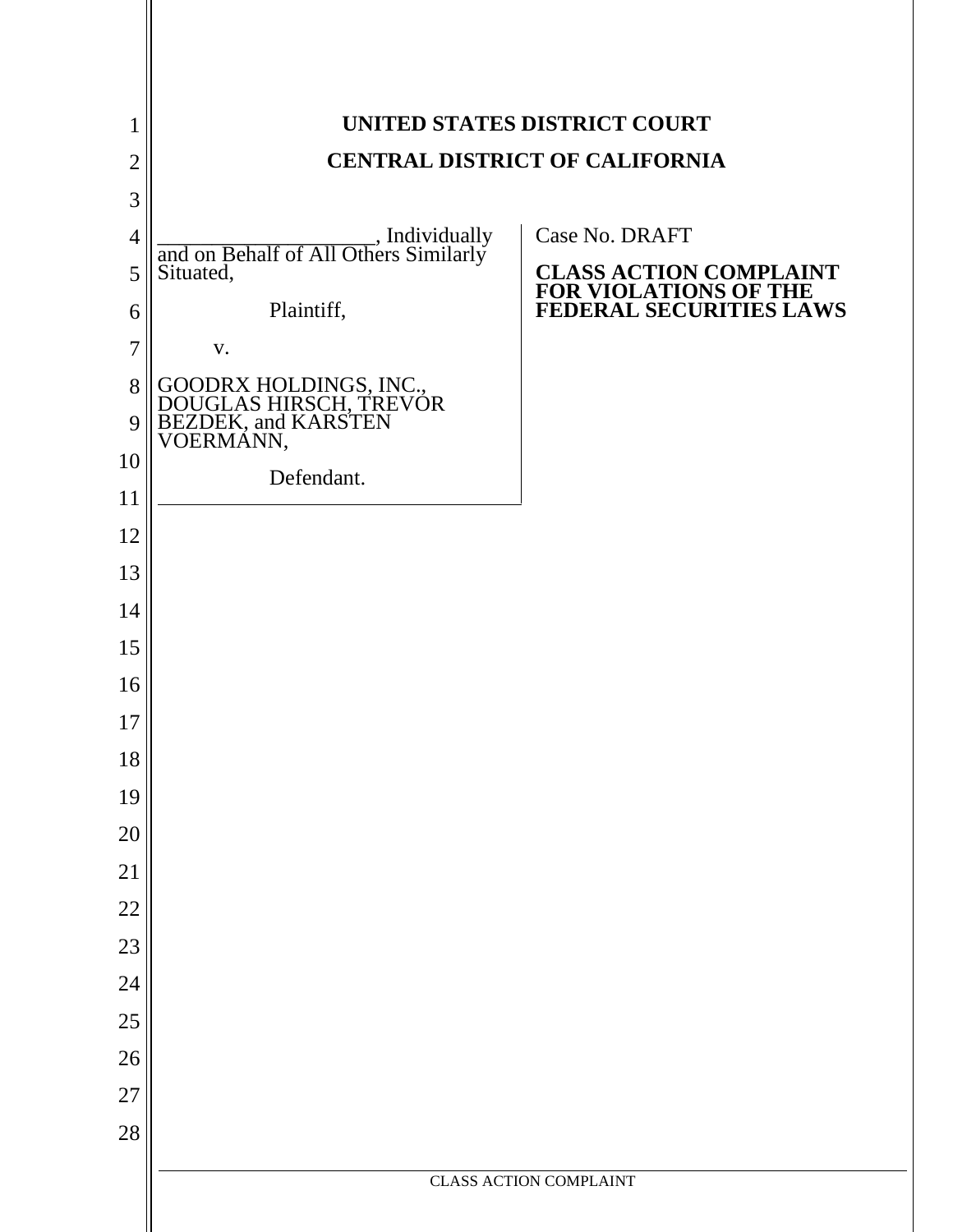$1 \parallel$  F 2 ||similarly situated, by and through his attorneys, alleges the following upon 3 || information and belief, except as to those allegations concerning Plaintiff, which are | 4 || alleged upon personal knowledge. Plaintiff's information and belief is based upon, | 5 among other things, his counsel's investigation, which includes without limitation:  $6 \parallel$  (a) review and analysis of regulatory filings made by GoodRx Holdings, Inc. 7 ("GoodRx" or the "Company") with the United States ("U.S.") Securities and 8 Exchange Commission ("SEC"); (b) review and analysis of press releases and media 9 || reports issued by and disseminated by GoodRx; and (c) review of other publicly | 10 available information concerning GoodRx. Plaintiff **Example 2018** ("Plaintiff") individually and on behalf of all others

11

### **NATURE OF THE ACTION AND OVERVIEW**

 $12 \parallel 1$ . 13 otherwise acquired GoodRx securities between February 28, 2022 and May 9, 2022, 14 || inclusive (the "Class Period"). Plaintiff pursues claims against the Defendants under 15 the Securities Exchange Act of 1934 (the "Exchange Act"). This is a class action on behalf of persons and entities that purchased or

- $16$  | 2.  $17$  to access discounted pricing for prescription medications. The discounts are provided  $\vert$ 18 through pharmacy benefit managers ("PBMs"), who have contracts with various 19 pharmacies to fill prescriptions at discounted rates. 2. GoodRx offers a healthcare technology platform that enables consumers
- $20 \parallel 3$ . 21 quarter 2022 financial results and withdrew its fiscal 2022 guidance. In its shareholder 22 || letter, the Company stated that "a grocery chain had taken actions that impacted | 23 acceptance of discounts from most PBMs for a subset of drugs." The Company 24 || expects "the grocer issue . . . could have an estimated revenue impact of roughly \$30 || 25  $\parallel$  million [and] will be ongoing without amelioration through Q2." As a result, GoodRx  $\parallel$ 26 || "believe[s] it is unlikely [it] will be able to achieve the FY 2022 guidance" previously | 27 provided.3. On May 9, 2022, after the market closed, GoodRx announced its first
- 28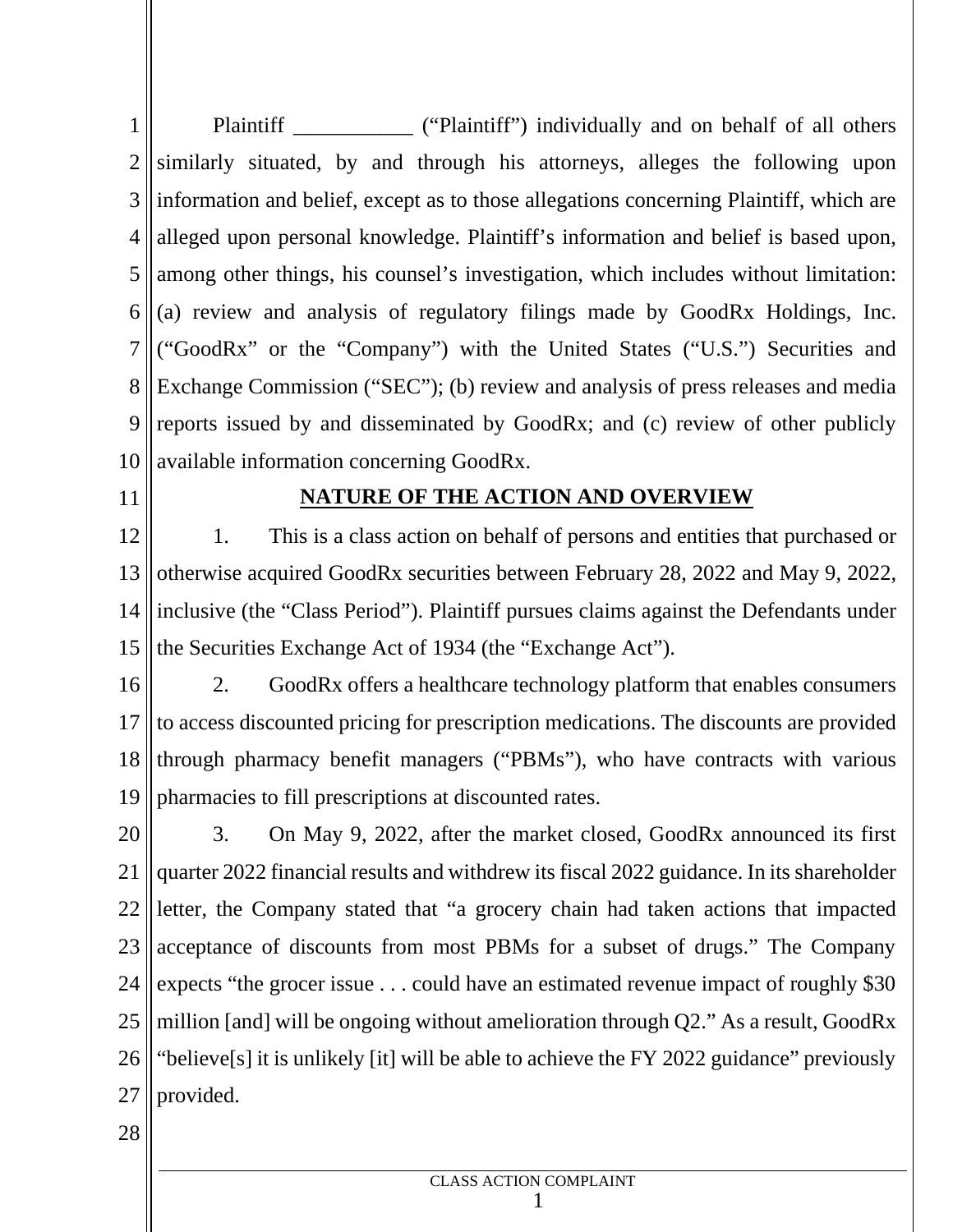- $1 \parallel$  4  $2 \parallel$  at \$7.97 per share on May 10, 2022, on unusually heavy trading volume. 4. On this news, the Company's stock price fell \$2.78, or 25.9%, to close
- 

 $3 \parallel$  5 4 || misleading statements, as well as failed to disclose material adverse facts about the Company's business, operations, and prospects. Specifically, Defendants failed to  $\parallel$  disclose to investors: (1) that nearly 25% of the Company's prescription revenue was derived from a grocery chain that accounted for 5% of the pharmacies in GoodRx's 8 network; (2) that, as a result, actions taken by that grocer regarding prescription discounts would have a significant adverse impact on the Company's financial results; and (3) that, as a result of the foregoing, Defendants' positive statements about the Company's business, operations, and prospects were materially false and/or misleading and/or lacked a reasonable basis. 5. Throughout the Class Period, Defendants made materially false and/or

 $13$  | 6. 14 precipitous decline in the market value of the Company's securities, Plaintiff and 15 other Class members have suffered significant losses and damages. 6. As a result of Defendants' wrongful acts and omissions, and the

16

#### **JURISDICTION AND VENUE**

 $17 \mid 7 \mid$ 18 Exchange Act (15 U.S.C.  $\S$  78j(b) and 78t(a)) and Rule 10b-5 promulgated 19 thereunder by the SEC (17 C.F.R. § 240.10b-5). The claims asserted herein arise under Sections  $10(b)$  and  $20(a)$  of the

 $20$  | 8 21 to 28 U.S.C. § 1331 and Section 27 of the Exchange Act (15 U.S.C. § 78aa). This Court has jurisdiction over the subject matter of this action pursuant

 $22$  | 9. 23 || and Section 27 of the Exchange Act (15 U.S.C.  $\S$  78aa(c)). Substantial acts in 24 || furtherance of the alleged fraud or the effects of the fraud have occurred in this 25 || Judicial District. Many of the acts charged herein, including the dissemination of 26 || materially false and/or misleading information, occurred in substantial part in this 27 || Judicial District. In addition, the Company's principal executive offices are located in  $28$  | this District. 9. Venue is proper in this Judicial District pursuant to 28 U.S.C. § 1391(b)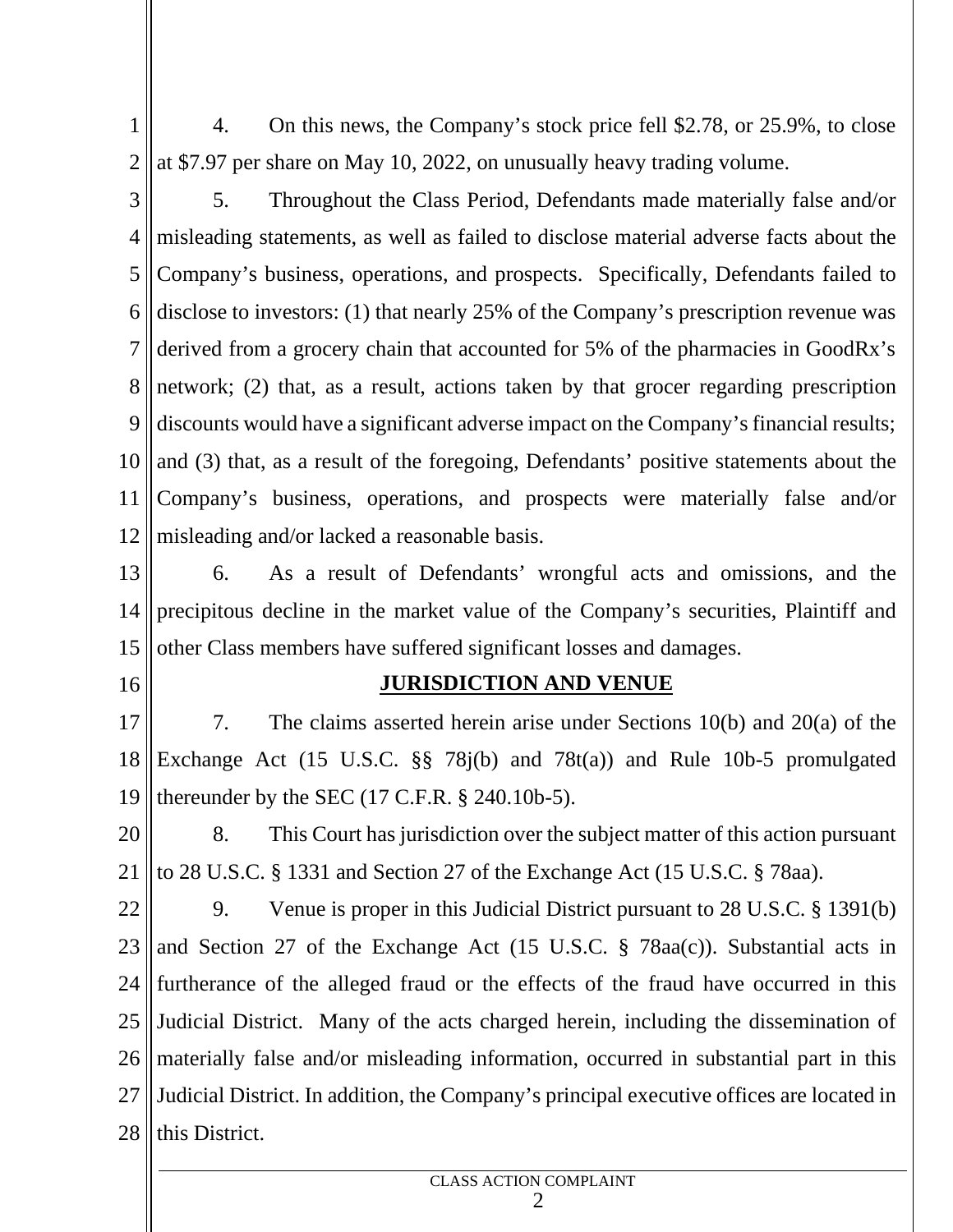$1 \parallel$  1 2 Defendants directly and indirectly used the means and instrumentalities of interstate 3 || commerce, including the United States mail, interstate telephone communications, | 4 || and the facilities of a national securities exchange. 10. In connection with the acts, transactions, and conduct alleged herein,

## **PARTIES**

 $6 \parallel 11$ . 7 incorporated by reference herein, purchased GoodRx securities during the Class 8 Period, and suffered damages as a result of the federal securities law violations and 9 false and/or misleading statements and/or material omissions alleged herein. Plaintiff \_\_\_\_\_\_\_\_\_, as set forth in the accompanying certification,

 $10$  |  $12$ . 11 principal executive offices located in Santa Monica, California. GoodRx's Class A 12 common stock trades on the NASDAQ exchange under the symbol "GDRX." Defendant GoodRx is incorporated under the laws of Delaware with its

 $13$  |  $13$ 14 Officer ("Co-CEO") of the Company at all relevant times. 13. Defendant Douglas Hirsch ("Hirsch") was the Co-Chief Executive

 $15$  |  $14$ 16 the Company at all relevant times. 14. Defendant Trevor Bezdek ("Bezdek") was the Company's Co-CEO of

5

 $17 \parallel 15$ 18 Financial Officer ("CFO") at all relevant times. 15. Defendant Karsten Voermann ("Voermann") Company's Chief

 $19$  | 16. 20 || Defendants"), because of their positions with the Company, possessed the power and | 21 || authority to control the contents of the Company's reports to the SEC, press releases |  $22$  and presentations to securities analysts, money and portfolio managers and 23  $\parallel$  institutional investors, i.e., the market. The Individual Defendants were provided with  $\parallel$ 24 || copies of the Company's reports and press releases alleged herein to be misleading |  $25$  || prior to, or shortly after, their issuance and had the ability and opportunity to prevent | 26 their issuance or cause them to be corrected. Because of their positions and access to 27 || material non-public information available to them, the Individual Defendants knew 28 that the adverse facts specified herein had not been disclosed to, and were being 16. Defendants Hirsch, Bezdek, and Voermann (collectively the "Individual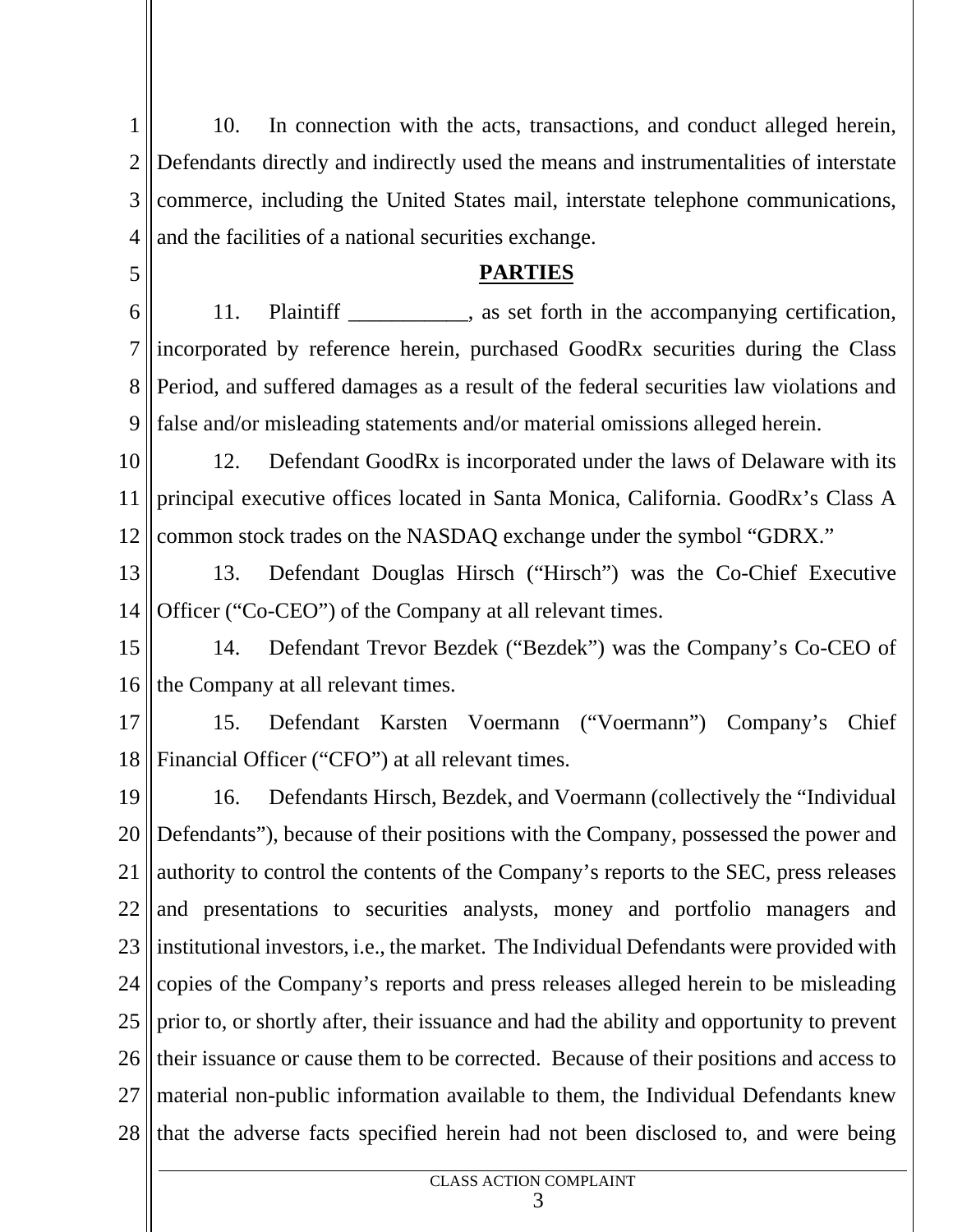| $\mathbf{1}$   | concealed from, the public, and that the positive representations which were being                                                                                                                           |  |  |  |  |  |
|----------------|--------------------------------------------------------------------------------------------------------------------------------------------------------------------------------------------------------------|--|--|--|--|--|
| $\overline{2}$ | made were then materially false and/or misleading. The Individual Defendants are                                                                                                                             |  |  |  |  |  |
| 3              | liable for the false statements pleaded herein.                                                                                                                                                              |  |  |  |  |  |
| 4              | <b>SUBSTANTIVE ALLEGATIONS</b>                                                                                                                                                                               |  |  |  |  |  |
| 5              | <b>Background</b>                                                                                                                                                                                            |  |  |  |  |  |
| 6              | GoodRx offers a healthcare technology platform that enables consumers<br>17.                                                                                                                                 |  |  |  |  |  |
| 7              | to access discounted pricing for prescription medications. The discounts are provided                                                                                                                        |  |  |  |  |  |
| 8              | through pharmacy benefit managers ("PBMs"), who have contracts with various                                                                                                                                  |  |  |  |  |  |
| 9              | pharmacies to fill prescriptions at discounted rates.                                                                                                                                                        |  |  |  |  |  |
| 10             | <b>Materially False and Misleading</b>                                                                                                                                                                       |  |  |  |  |  |
| 11             | <b>Statements Issued During the Class Period</b>                                                                                                                                                             |  |  |  |  |  |
| 12             | The Class Period begins on February 28, 2022. On that day, GoodRx<br>18.                                                                                                                                     |  |  |  |  |  |
| 13             | announced its fourth quarter and full year 2021 financial results in a shareholder letter.                                                                                                                   |  |  |  |  |  |
| 14             | Therein, the Company reported fiscal 2021 revenue of \$745.4 million and a net loss                                                                                                                          |  |  |  |  |  |
| 15             | of \$25.3 million. In particular, prescription transaction revenue for fiscal 2021 was                                                                                                                       |  |  |  |  |  |
| 16             | \$593.4 million, representing 79.6% of total revenue. The Company also issued                                                                                                                                |  |  |  |  |  |
| 17             | guidance for fiscal 2022, expecting 23% year-over-year revenue growth.                                                                                                                                       |  |  |  |  |  |
| 18             | 19.<br>On March 1, 2022, the Company filed its annual report on Form 10-K                                                                                                                                    |  |  |  |  |  |
|                | 19    for the period ended December 31, 2021 (the "2021 10-K"), affirming the previously                                                                                                                     |  |  |  |  |  |
| 20             | reported financial results. Under "Risk Factors," GoodRx stated that the Company                                                                                                                             |  |  |  |  |  |
| 21             | derived a significant portion of its revenue from prescriptions:                                                                                                                                             |  |  |  |  |  |
| 22             | We rely significantly on our prescription transactions offering and                                                                                                                                          |  |  |  |  |  |
| 23             | may not be successful in expanding our offerings within our markets, particularly the U.S. prescriptions market, or to other segments of the<br>healthcare industry.                                         |  |  |  |  |  |
| 24             | To date, the vast majority of our revenue has been derived from our                                                                                                                                          |  |  |  |  |  |
| 25             | prescription transactions offering. When a consumer uses a GoodRx<br>code to fill a prescription and saves money compared to the list price at                                                               |  |  |  |  |  |
| 26             | that pharmacy, we receive fees from our partners, primarily PBMs.<br>Revenue from our prescription transactions offering represented 80%,                                                                    |  |  |  |  |  |
| 27<br>28       | 89% and 94% of our revenue for the years ended December 31, 2021, 2020 and 2019, respectively. Substantially all of this revenue was<br>generated from consumer transactions at brick and mortar pharmacies. |  |  |  |  |  |
|                | <b>CLASS ACTION COMPLAINT</b>                                                                                                                                                                                |  |  |  |  |  |
|                | 4                                                                                                                                                                                                            |  |  |  |  |  |
|                |                                                                                                                                                                                                              |  |  |  |  |  |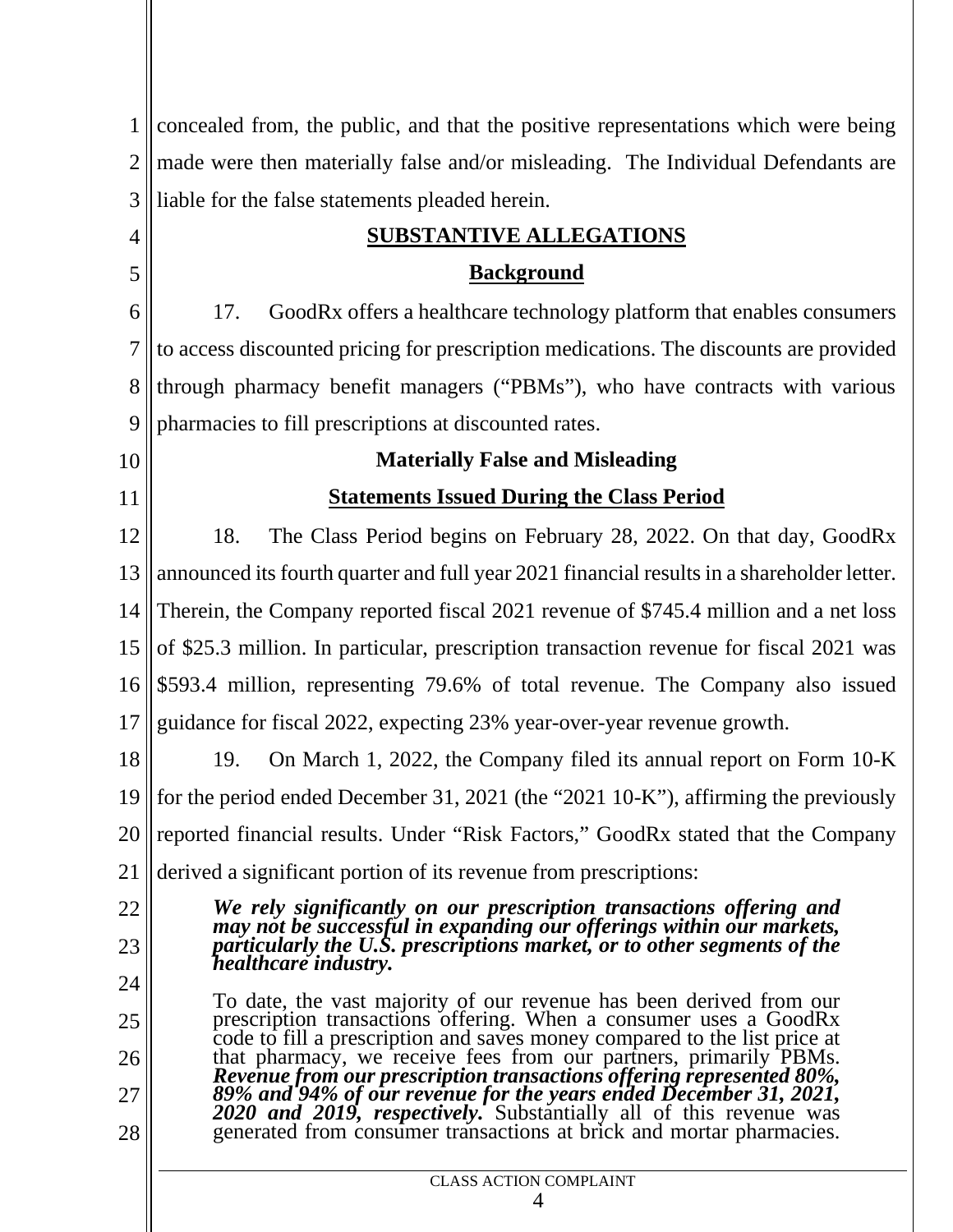$1 \parallel$   $1 \parallel$  $2 \parallel$  f  $3 \parallel$  c  $4 \parallel$  r  $5 \parallel$   $\frac{1}{u}$ 6 **future revenue and results of operations**, particularly if we are unable The introduction of competing offerings with lower prices for consumers, fluctuations in prescription prices, changes in consumer purchasing habits, including an increase in the use of mail delivery prescriptions, changes in the regulatory landscape, and other factors could result in changes to our contracts or a decline in our revenue, which may have an adverse effect on our business, financial condition and may have an adverse effect on our business, financial condition and results of operations. *Because we derive a vast majority of our revenue from our prescription transactions offering, any material decline in the use of such offering or in the fees we receive from our partners in connection with such offering would have a pronounced impact on our* to expand our offerings overall.

- $7 \parallel$  ( $\sim$ (Second emphasis added.)
- 

 $\begin{array}{c|c} 8 & 20 \end{array}$ 20. The 2021 10-K also stated that GoodRx "rel[ied] on a limited number of

 $9 \parallel$ 10 industry participants." Specifically as to pharmacies, the 2021 10-K stated, in relevant

11 part:

12 pharmacies. These codes can be used at over 70,000 pharmacies in the 13 14 portion of overall prescription medication transactions in the United<br>States. Similarly, a significant portion of our discounted prices are 15  $||\mathbf{f}||$  processed at a limited number of pharmacy chains. Our consumers use GoodRx codes at the point of purchase at nearby United States. The U.S. prescriptions market is dominated by a limited number of national and regional pharmacy chains, such as CVS, Kroger, Walmart and Walgreens. These pharmacy chains represent a significant *significant portion of our revenue is derived from transactions processed at a limited number of pharmacy chains.*

17 (Emphasis added.)

 $18 \mid 21.$ 19 misleading, and failed to disclose material adverse facts about the Company's 20 || business, operations, and prospects. Specifically, Defendants failed to disclose to 21 ||investors: (1) that nearly 25% of the Company's prescription revenue was derived | 22 || from a grocery chain that accounted for 5% of the pharmacies in GoodRx's network; |  $23 \parallel (2)$  that, as a result, actions taken by that grocer regarding prescription discounts  $\parallel$ 24 || would have a significant adverse impact on the Company's financial results; and (3) |  $25$  that, as a result of the foregoing, Defendants' positive statements about the 26 Company's business, operations, and prospects were materially false and/or 27 misleading and/or lacked a reasonable basis.21. The above statements identified in ¶¶ 18-20 were materially false and/or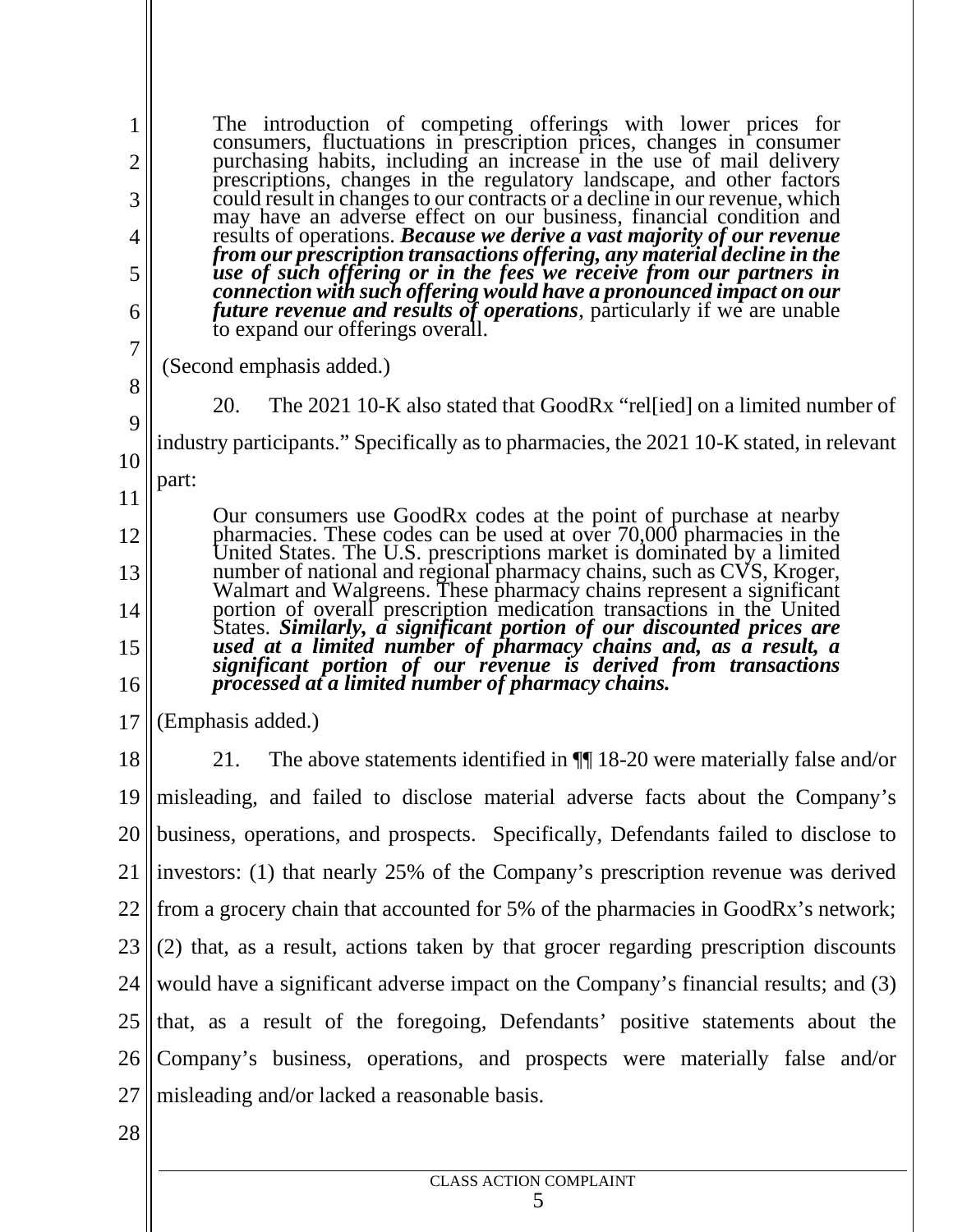$\left| \frac{1}{2} \right|$ 

# **Disclosures at the End of the Class Period**

| $\overline{2}$ | On May 9, 2022, after the market closed, GoodRx announced its first<br>22.                                                                                                                                                       |
|----------------|----------------------------------------------------------------------------------------------------------------------------------------------------------------------------------------------------------------------------------|
| $\mathfrak{Z}$ | quarter 2022 financial results and withdrew its fiscal 2022 guidance. In its shareholder                                                                                                                                         |
| 4              | letter, the Company stated that "a grocery chain had taken actions that impacted                                                                                                                                                 |
| 5              | acceptance of discounts from most PBMs for a subset of drugs." The Company                                                                                                                                                       |
| 6              | expects "the grocer issue $\ldots$ could have an estimated revenue impact of roughly \$30                                                                                                                                        |
| 7              | million [and] will be ongoing without amelioration through $Q2$ ." As a result, GoodRx                                                                                                                                           |
| 8              | "believe[s] it is unlikely [it] will be able to achieve the FY 2022 guidance" previously                                                                                                                                         |
| 9              | provided.                                                                                                                                                                                                                        |
| 10             | During the related conference call, Defendant Bezdek described the<br>23.                                                                                                                                                        |
| 11             | impact of the actions by the "grocery chain," stating in relevant part:                                                                                                                                                          |
| 12             | As many of the discounts found on GoodRx are provided by PBMs, this issue directly impacted our consumers. <b>Because this started happening</b> late in the first quarter and initially impacted a subset of drugs in a         |
| 13             |                                                                                                                                                                                                                                  |
| 14             | subset of their stores, we experienced an immaterial impact on O1<br>prescription transactions revenue that we estimate was roughly \$1<br>million to \$2 million based on our subsequent quantification. In April,              |
| 15             | this dynamic intensified, impacting more drugs and more of the groceries<br>and pharmacies, leading to significant lost volumes and an expected<br>greater impact on our Q2 and full year prescription transactions revenue.     |
| 16             |                                                                                                                                                                                                                                  |
| 17             | $\ast$<br>$\ast$<br>∗                                                                                                                                                                                                            |
| 18             | We expect this issue to have a material impact on our Q2 and full year<br>prescription transactions revenue. To note, we have not seen any impact<br>to our subscription and so expect a limited impact of that revenue, if any, |
| 19             | and do not expect any effect on revenue related to our pharma                                                                                                                                                                    |
| 20             | manufacturer solutions, both of which continue to make up a larger share<br>of our total revenue. Karsten will provide more detail shortly when he                                                                               |
| 21             | speaks to guidance. While this grocer represents less than 5% of the pharmacies in GoodRx network, it made up almost 1/4 of our                                                                                                  |
| 22             | prescription transaction revenue in the first quarter.                                                                                                                                                                           |
| 23             | On this news, the Company's stock price fell \$2.78, or 25.9%, to close<br>24.                                                                                                                                                   |
| 24             | at \$7.97 per share on May 10, 2022, on unusually heavy trading volume.                                                                                                                                                          |
| 25             | <b>CLASS ACTION ALLEGATIONS</b>                                                                                                                                                                                                  |
| 26             | 25.<br>Plaintiff brings this action as a class action pursuant to Federal Rule of                                                                                                                                                |
| 27             | Civil Procedure $23(a)$ and $(b)(3)$ on behalf of a class, consisting of all persons and                                                                                                                                         |
| 28             | entities that purchased or otherwise acquired GoodRx securities between February 28,                                                                                                                                             |
|                | <b>CLASS ACTION COMPLAINT</b>                                                                                                                                                                                                    |
|                | 6                                                                                                                                                                                                                                |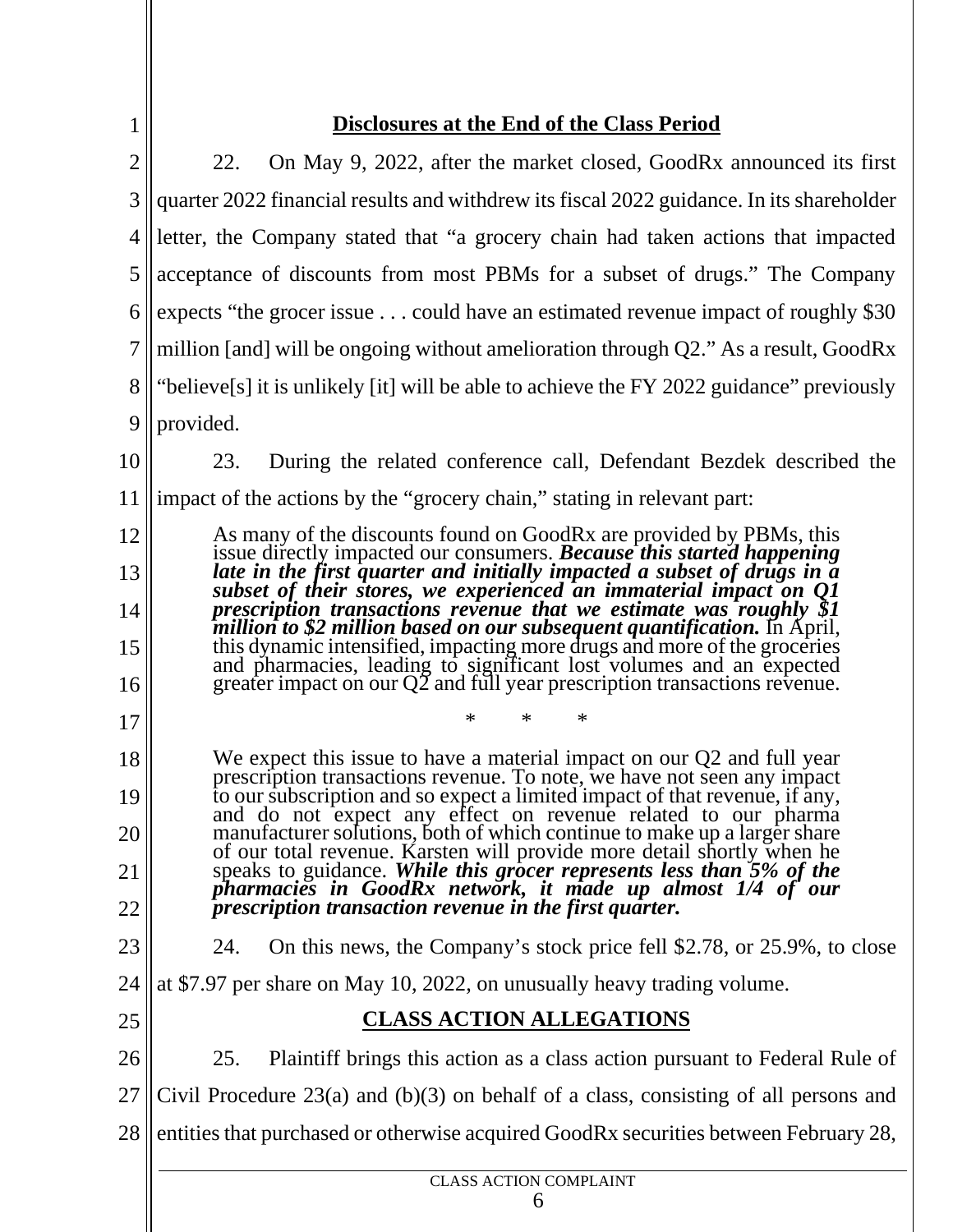1 2022 and May 9, 2022, inclusive, and who were damaged thereby (the "Class"). 2 Excluded from the Class are Defendants, the officers and directors of the Company, 3 at all relevant times, members of their immediate families and their legal 4 || representatives, heirs, successors, or assigns, and any entity in which Defendants have |  $5$  or had a controlling interest.

6  $\parallel$  2 7 || is impracticable. Throughout the Class Period, GoodRx's shares actively traded on 8 the NASDAQ. While the exact number of Class members is unknown to Plaintiff at 9 || this time and can only be ascertained through appropriate discovery, Plaintiff believes ||  $10$  that there are at least hundreds or thousands of members in the proposed Class. 11 Millions of GoodRx shares were traded publicly during the Class Period on the 12 NASDAQ. Record owners and other members of the Class may be identified from 13 records maintained by GoodRx or its transfer agent and may be notified of the 14 pendency of this action by mail, using the form of notice similar to that customarily 15 used in securities class actions. 26. The members of the Class are so numerous that joinder of all members

 $16 \parallel 27.$ 17 as all members of the Class are similarly affected by Defendants' wrongful conduct 18 in violation of federal law that is complained of herein. Plaintiff's claims are typical of the claims of the members of the Class

 $19 \parallel 28.$  $20$  of the Class and has retained counsel competent and experienced in class and 21 securities litigation. Plaintiff will fairly and adequately protect the interests of the members

 $22 \parallel 29.$ 23 || and predominate over any questions solely affecting individual members of the Class.  $\vert$ 24 Among the questions of law and fact common to the Class are: 29. Common questions of law and fact exist as to all members of the Class

25  $26$  || acts as alleged herein; (a) whether the federal securities laws were violated by Defendants'

- 27
- 28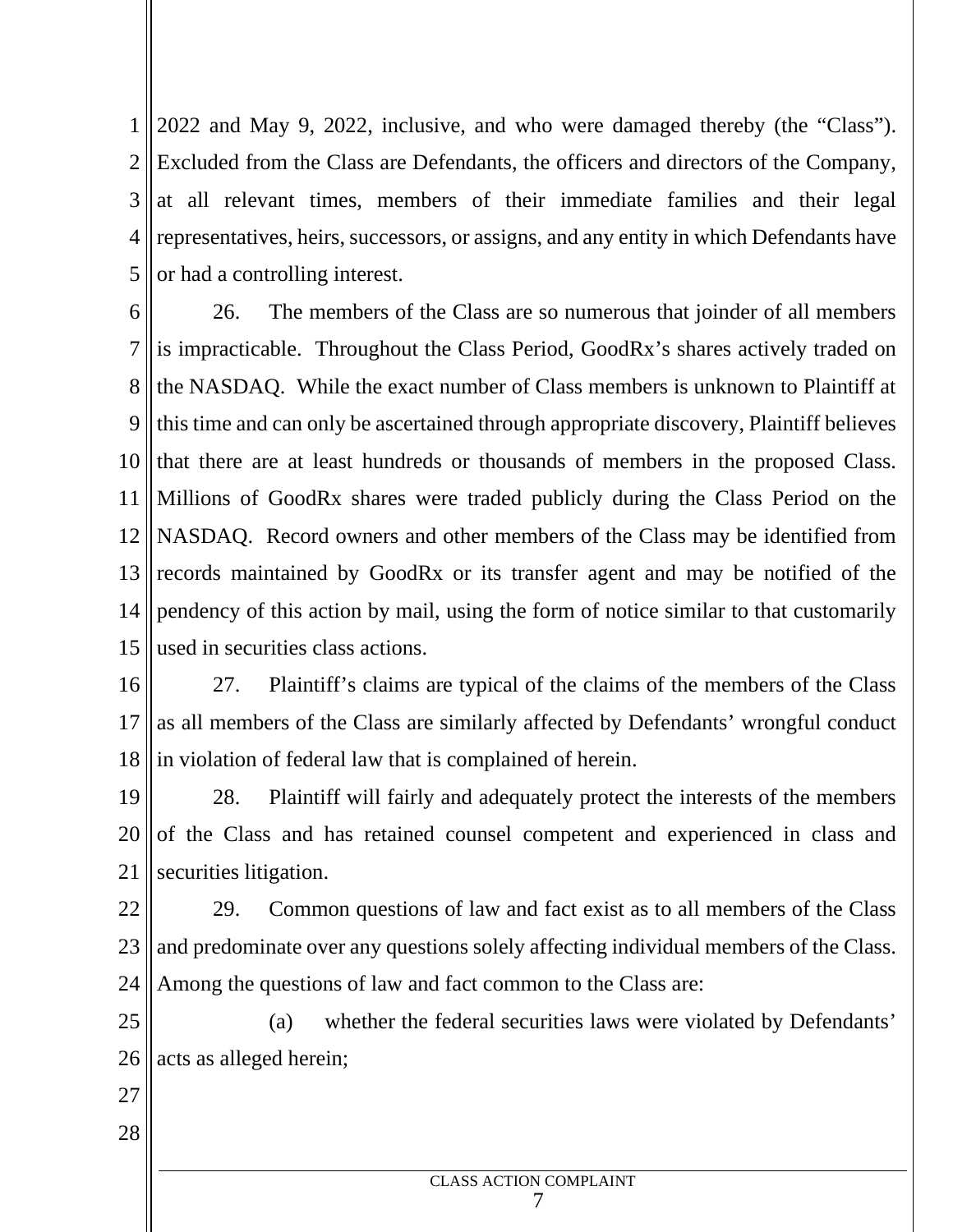$1 \parallel$ 2 during the Class Period omitted and/or misrepresented material facts about the 3 business, operations, and prospects of GoodRx; and (b) whether statements made by Defendants to the investing public

 $4 \parallel$ 5 || and the proper measure of damages. (c) to what extent the members of the Class have sustained damages

 $6 \parallel 30.$ 7 efficient adjudication of this controversy since joinder of all members is 8 || impracticable. Furthermore, as the damages suffered by individual Class members | 9 || may be relatively small, the expense and burden of individual litigation makes it 10 || impossible for members of the Class to individually redress the wrongs done to them. 11 There will be no difficulty in the management of this action as a class action. A class action is superior to all other available methods for the fair and

12

## **UNDISCLOSED ADVERSE FACTS**

 $13 \parallel 31.$ 14 efficient at all relevant times. As a result of these materially false and/or misleading | 15 statements, and/or failures to disclose, GoodRx's securities traded at artificially 16 inflated prices during the Class Period. Plaintiff and other members of the Class 17 || purchased or otherwise acquired GoodRx's securities relying upon the integrity of the 18 || market price of the Company's securities and market information relating to GoodRx, | 19 and have been damaged thereby. The market for GoodRx's securities was open, well-developed and

 $20 \parallel 32$ 21 || public, thereby inflating the price of GoodRx's securities, by publicly issuing false |  $22$  || and/or misleading statements and/or omitting to disclose material facts necessary to | 23 || make Defendants' statements, as set forth herein, not false and/or misleading. The 24 Statements and omissions were materially false and/or misleading because they failed  $25$  to disclose material adverse information and/or misrepresented the truth about 26 GoodRx's business, operations, and prospects as alleged herein. 32. During the Class Period, Defendants materially misled the investing

 $27 \parallel$  33. 28 particularized in this Complaint directly or proximately caused or were a substantial33. At all relevant times, the material misrepresentations and omissions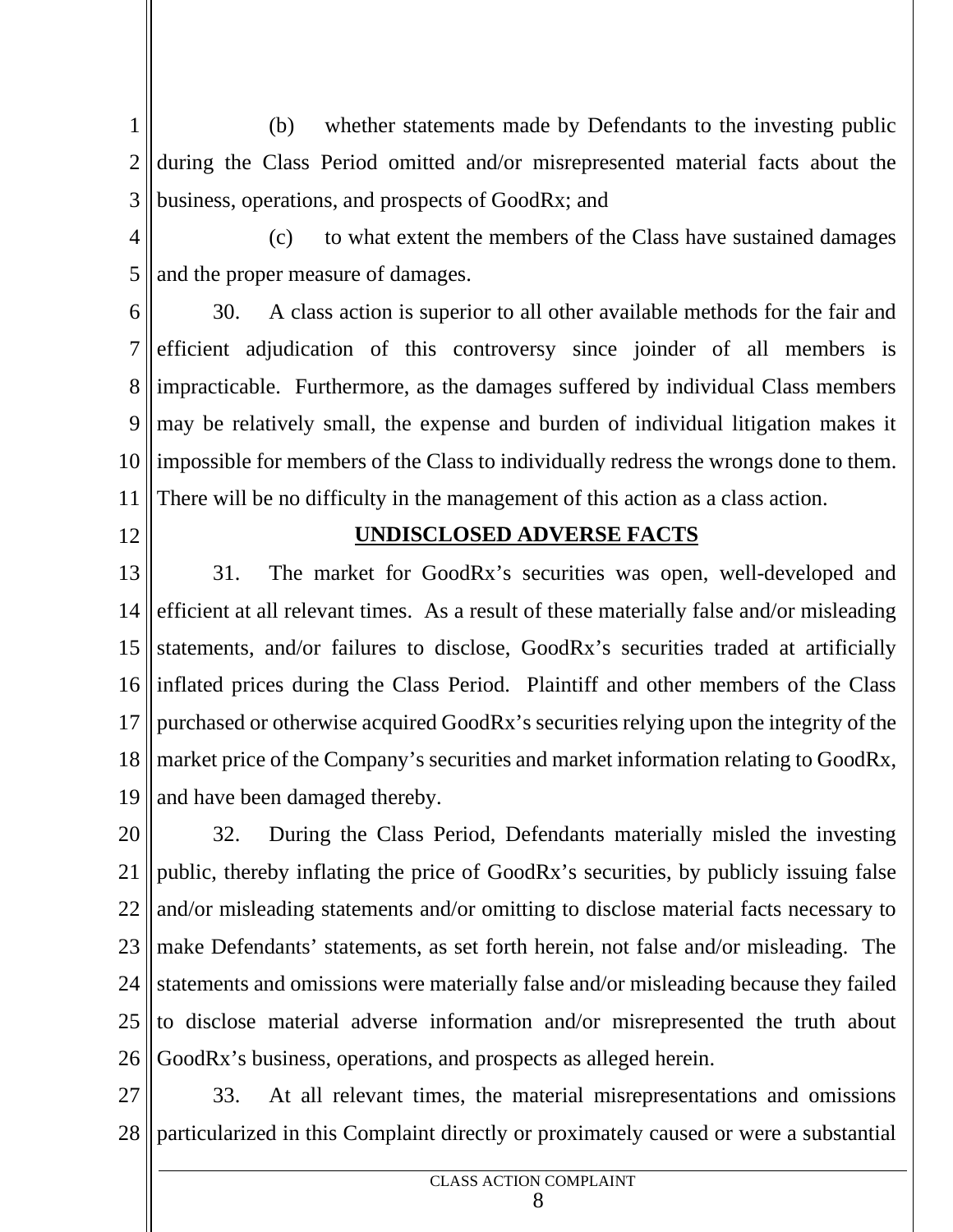1 || contributing cause of the damages sustained by Plaintiff and other members of the 2 Class. As described herein, during the Class Period, Defendants made or caused to 3 || be made a series of materially false and/or misleading statements about GoodRx's | 4 financial well-being and prospects. These material misstatements and/or omissions 5 had the cause and effect of creating in the market an unrealistically positive 6 assessment of the Company and its financial well-being and prospects, thus causing  $\vert$ 7 the Company's securities to be overvalued and artificially inflated at all relevant 8 times. Defendants' materially false and/or misleading statements during the Class 9 || Period resulted in Plaintiff and other members of the Class purchasing the Company's || 10 securities at artificially inflated prices, thus causing the damages complained of herein 11 when the truth was revealed.

12

#### **LOSS CAUSATION**

 $13 \parallel$  34. 14 proximately caused the economic loss suffered by Plaintiff and the Class. Defendants' wrongful conduct, as alleged herein, directly and

 $15 \parallel 35.$ 16 securities at artificially inflated prices and were damaged thereby. The price of the 17 Company's securities significantly declined when the misrepresentations made to the 18 || market, and/or the information alleged herein to have been concealed from the market, | 19 and/or the effects thereof, were revealed, causing investors' losses. 35. During the Class Period, Plaintiff and the Class purchased GoodRx's

20

#### **SCIENTER ALLEGATIONS**

 $21 \parallel 36.$ 22 || that the public documents and statements issued or disseminated in the name of the  $\vert$ 23 Company were materially false and/or misleading; knew that such statements or 24 documents would be issued or disseminated to the investing public; and knowingly  $\vert$  $25$  and substantially participated or acquiesced in the issuance or dissemination of such  $\parallel$ 26 Statements or documents as primary violations of the federal securities laws. As set 27 || forth elsewhere herein in detail, the Individual Defendants, by virtue of their receipt |  $28 \cdot$  of information reflecting the true facts regarding GoodRx, their control over, and/or As alleged herein, Defendants acted with scienter since Defendants knew

> CLASS ACTION COMPLAINT 9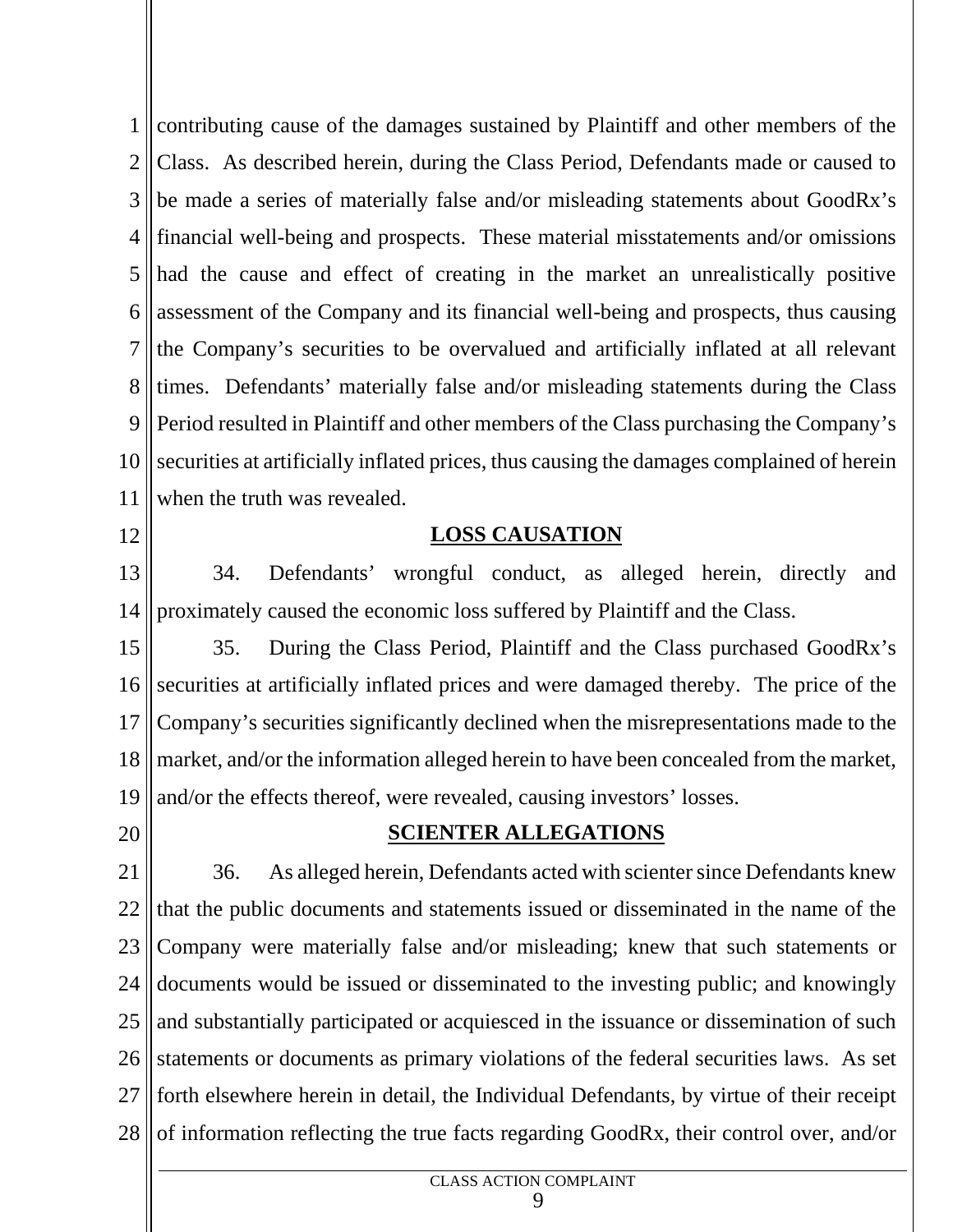1 || receipt and/or modification of GoodRx's allegedly materially misleading | 2 || misstatements and/or their associations with the Company which made them privy to | 3 confidential proprietary information concerning GoodRx, participated in the 4 fraudulent scheme alleged herein.

- $5 \parallel$
- 6

# **APPLICABILITY OF PRESUMPTION OF RELIANCE (FRAUD-ON-THE-MARKET DOCTRINE)**

 $7 \parallel 37$ 8 efficient at all relevant times. As a result of the materially false and/or misleading | 9 statements and/or failures to disclose, GoodRx's securities traded at artificially 10 || inflated prices during the Class Period. On February 28, 2022, the Company's share 11 || price closed at a Class Period high of \$27.40 per share. Plaintiff and other members | 12 of the Class purchased or otherwise acquired the Company's securities relying upon  $13$  the integrity of the market price of GoodRx's securities and market information 14 || relating to GoodRx, and have been damaged thereby. The market for GoodRx's securities was open, well-developed and

 $15 \parallel 38$ 16 caused by the material misrepresentations and/or omissions particularized in this 17 Complaint causing the damages sustained by Plaintiff and other members of the Class. 18 As described herein, during the Class Period, Defendants made or caused to be made 19 a series of materially false and/or misleading statements about GoodRx's business, 20 || prospects, and operations. These material misstatements and/or omissions created an 21 ||unrealistically positive assessment of GoodRx and its business, operations, and | 22 || prospects, thus causing the price of the Company's securities to be artificially inflated | 23 || at all relevant times, and when disclosed, negatively affected the value of the 24 Company shares. Defendants' materially false and/or misleading statements during 25 || the Class Period resulted in Plaintiff and other members of the Class purchasing the  $\parallel$ 26 Company's securities at such artificially inflated prices, and each of them has been 27 damaged as a result.During the Class Period, the artificial inflation of GoodRx's shares was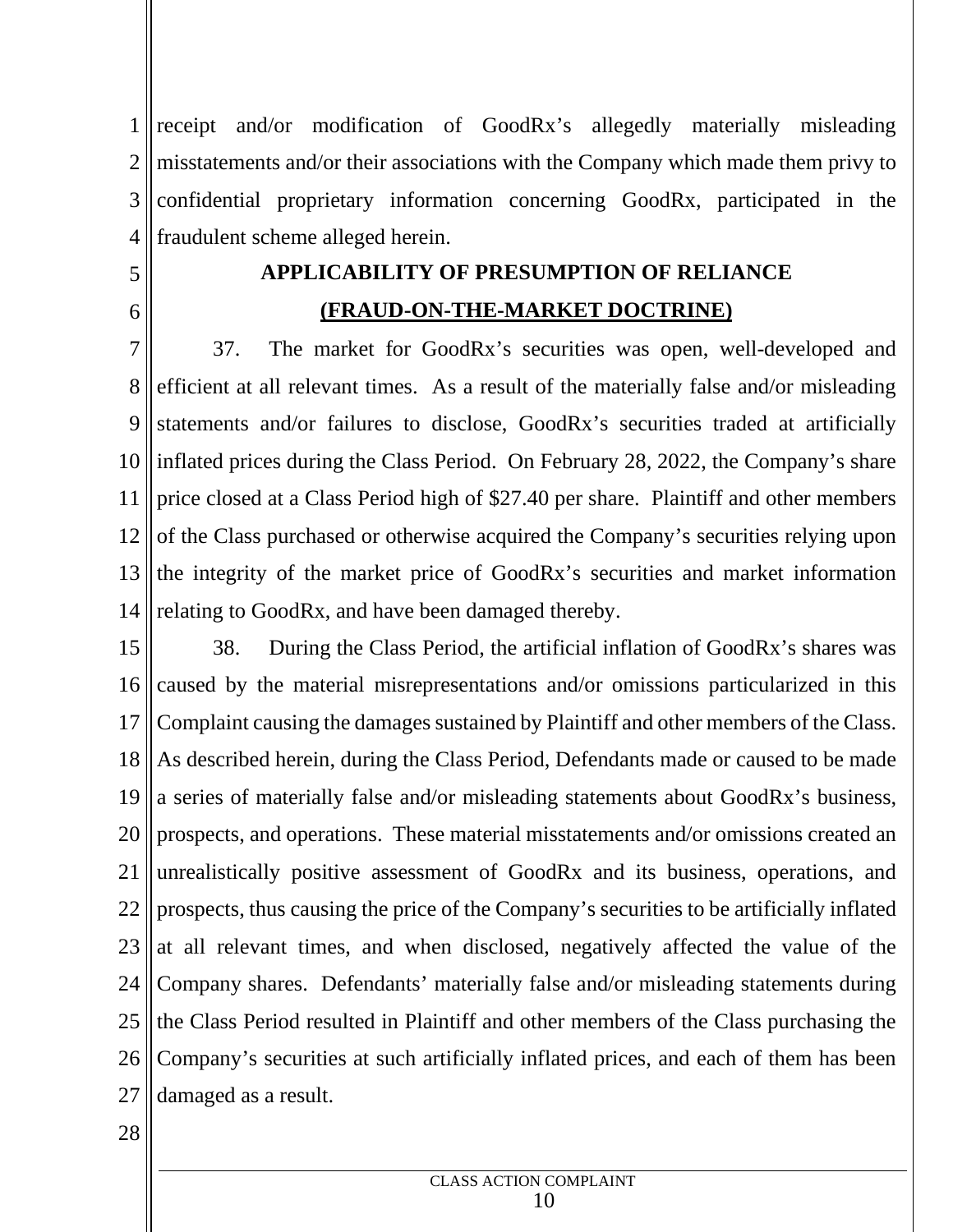$1 \parallel$  3 2 market for the following reasons, among others: 39. At all relevant times, the market for GoodRx's securities was an efficient

- $3 \parallel$  $4$  || and actively traded on the NASDAQ, a highly efficient and automated market; (a) GoodRx shares met the requirements for listing, and was listed
- $5 \parallel$ 6 the SEC and/or the NASDAQ; (b) As a regulated issuer, GoodRx filed periodic public reports with

 $7 \parallel$ 8 established market communication mechanisms, including through regular 9 dissemination of press releases on the national circuits of major newswire services  $10$  and through other wide-ranging public disclosures, such as communications with the 11 financial press and other similar reporting services; and/or (c) GoodRx regularly communicated with public investors via

12 13 brokerage firms who wrote reports about the Company, and these reports were 14 distributed to the sales force and certain customers of their respective brokerage firms. 15 Each of these reports was publicly available and entered the public marketplace. (d) GoodRx was followed by securities analysts employed by

 $16 \parallel 40.$ 17 digested current information regarding GoodRx from all publicly available sources 18 and reflected such information in GoodRx's share price. Under these circumstances, 19 all purchasers of GoodRx's securities during the Class Period suffered similar injury 20 || through their purchase of GoodRx's securities at artificially inflated prices and a 21 presumption of reliance applies. As a result of the foregoing, the market for GoodRx's securities promptly

 $22 \parallel 41$ 23 under the Supreme Court's holding in *Affiliated Ute Citizens of Utah v. United States*,  $24 \parallel 406$  U.S. 128 (1972), because the Class's claims are, in large part, grounded on 25 Defendants' material misstatements and/or omissions. Because this action involves 26 Defendants' failure to disclose material adverse information regarding the Company's 27 business operations and financial prospects—information that Defendants were 28 || obligated to disclose—positive proof of reliance is not a prerequisite to recovery. All 41. A Class-wide presumption of reliance is also appropriate in this action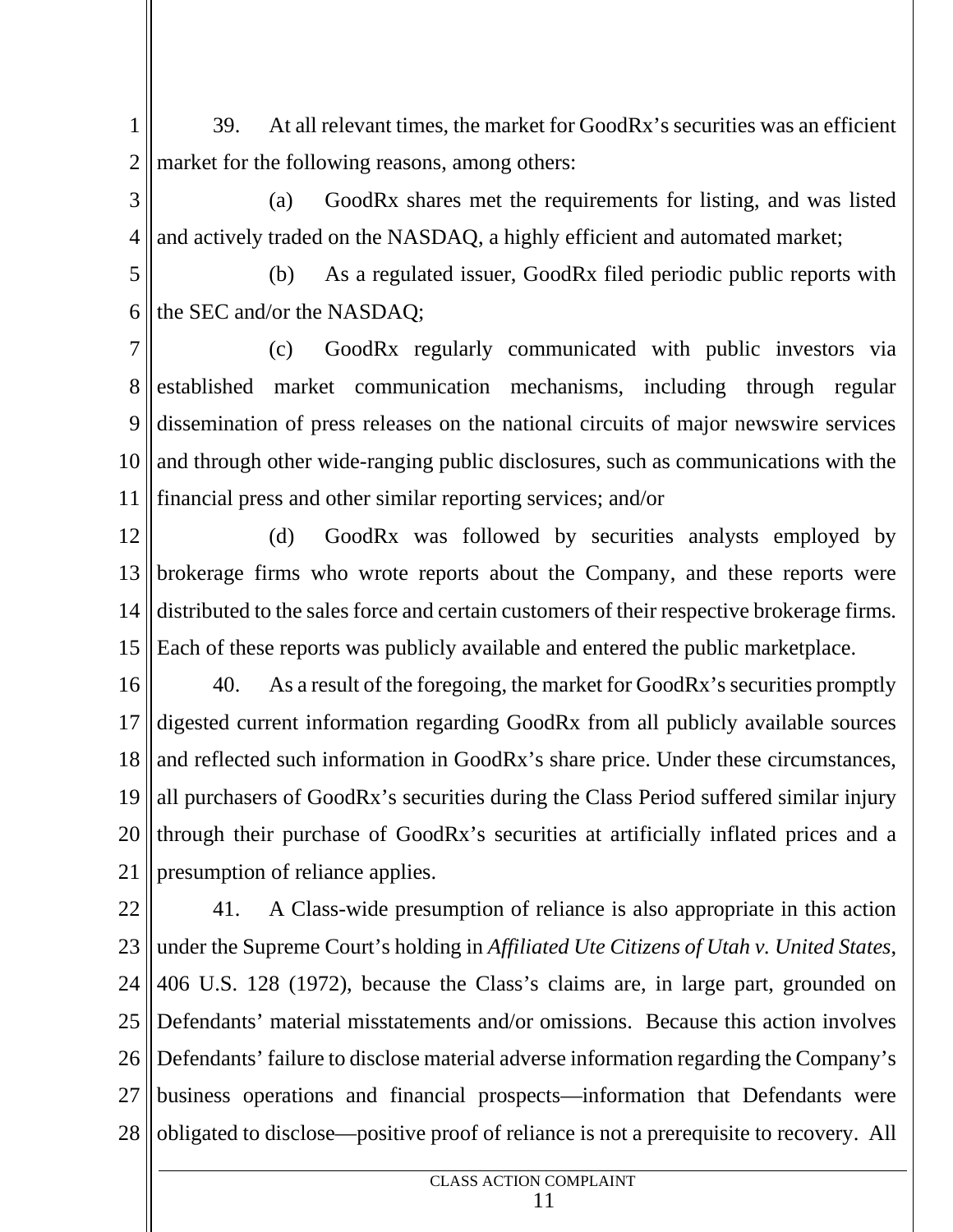$1$  that is necessary is that the facts withheld be material in the sense that a reasonable 2 ||investor might have considered them important in making investment decisions. | 3 Given the importance of the Class Period material misstatements and omissions set 4 forth above, that requirement is satisfied here.

### **NO SAFE HARBOR**

5

21

22

23

24

 $6 \parallel 42.$ 7 || certain circumstances does not apply to any of the allegedly false statements pleaded | 8 || in this Complaint. The statements alleged to be false and misleading herein all relate |  $9$  to then-existing facts and conditions. In addition, to the extent certain of the 10 statements alleged to be false may be characterized as forward looking, they were not 11 dentified as "forward-looking statements" when made and there were no meaningful 12 cautionary statements identifying important factors that could cause actual results to 13 differ materially from those in the purportedly forward-looking statements. In the 14 alternative, to the extent that the statutory safe harbor is determined to apply to any 15 forward-looking statements pleaded herein, Defendants are liable for those false 16 forward-looking statements because at the time each of those forward-looking 17 statements was made, the speaker had actual knowledge that the forward-looking 18 statement was materially false or misleading, and/or the forward-looking statement 19 was authorized or approved by an executive officer of GoodRx who knew that the 20 statement was false when made. The statutory safe harbor provided for forward-looking statements under

# **FIRST CLAIM**

# **Violation of Section 10(b) of The Exchange Act and Rule 10b-5 Promulgated Thereunder**

## **Against All Defendants**

 $25 \parallel$  43 26 above as if fully set forth herein. 43. Plaintiff repeats and re-alleges each and every allegation contained

 $27 \parallel$  44. 28 || course of conduct which was intended to and, throughout the Class Period, did: (i) During the Class Period, Defendants carried out a plan, scheme and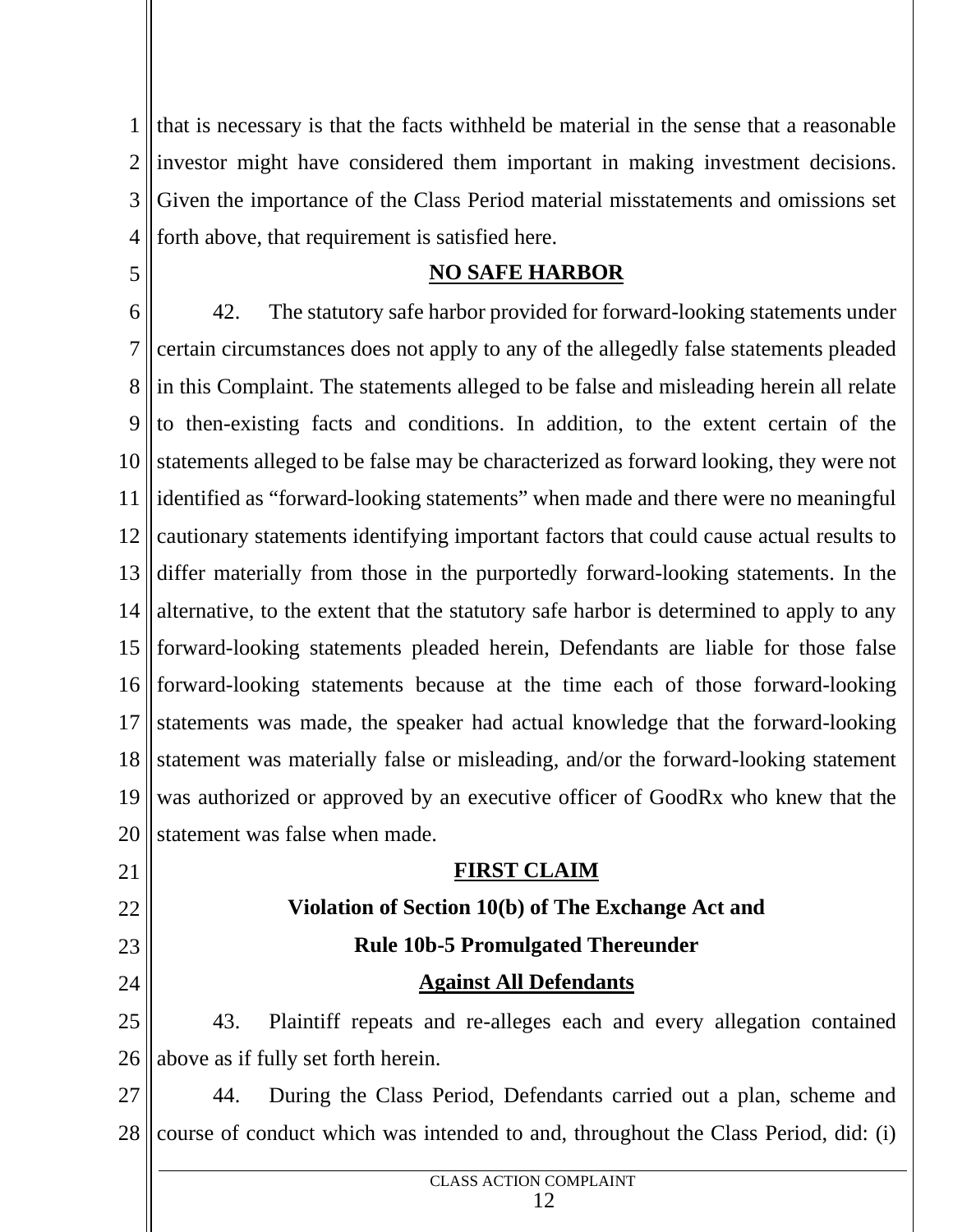1 deceive the investing public, including Plaintiff and other Class members, as alleged 2 || herein; and (ii) cause Plaintiff and other members of the Class to purchase GoodRx's | 3 Securities at artificially inflated prices. In furtherance of this unlawful scheme, plan  $4$  and course of conduct, Defendants, and each defendant, took the actions set forth 5 herein.

6 || 4 7 made untrue statements of material fact and/or omitted to state material facts 8 || necessary to make the statements not misleading; and (iii) engaged in acts, practices, 9 || and a course of business which operated as a fraud and deceit upon the purchasers of |  $10$  the Company's securities in an effort to maintain artificially high market prices for 11 GoodRx's securities in violation of Section 10(b) of the Exchange Act and Rule 10b- 12 5. All Defendants are sued either as primary participants in the wrongful and illegal 13 conduct charged herein or as controlling persons as alleged below. 45. Defendants (i) employed devices, schemes, and artifices to defraud; (ii)

 $14 \parallel 46$ 15 || use, means or instrumentalities of interstate commerce and/or of the mails, engaged  $16$  and participated in a continuous course of conduct to conceal adverse material 17 || information about GoodRx's financial well-being and prospects, as specified herein. Defendants, individually and in concert, directly and indirectly, by the

 $18 \parallel 47.$ 19 possession of material adverse non-public information and engaged in acts, practices, 20  $\parallel$  and a course of conduct as alleged herein in an effort to assure investors of GoodRx's  $\parallel$ 21 || value and performance and continued substantial growth, which included the making |  $22$  of, or the participation in the making of, untrue statements of material facts and/or 23 || omitting to state material facts necessary in order to make the statements made about | 24 GoodRx and its business operations and future prospects in light of the circumstances 25 || under which they were made, not misleading, as set forth more particularly herein, |  $26$  and engaged in transactions, practices and a course of business which operated as a 27 || fraud and deceit upon the purchasers of the Company's securities during the Class | 28 Period.Defendants employed devices, schemes and artifices to defraud, while in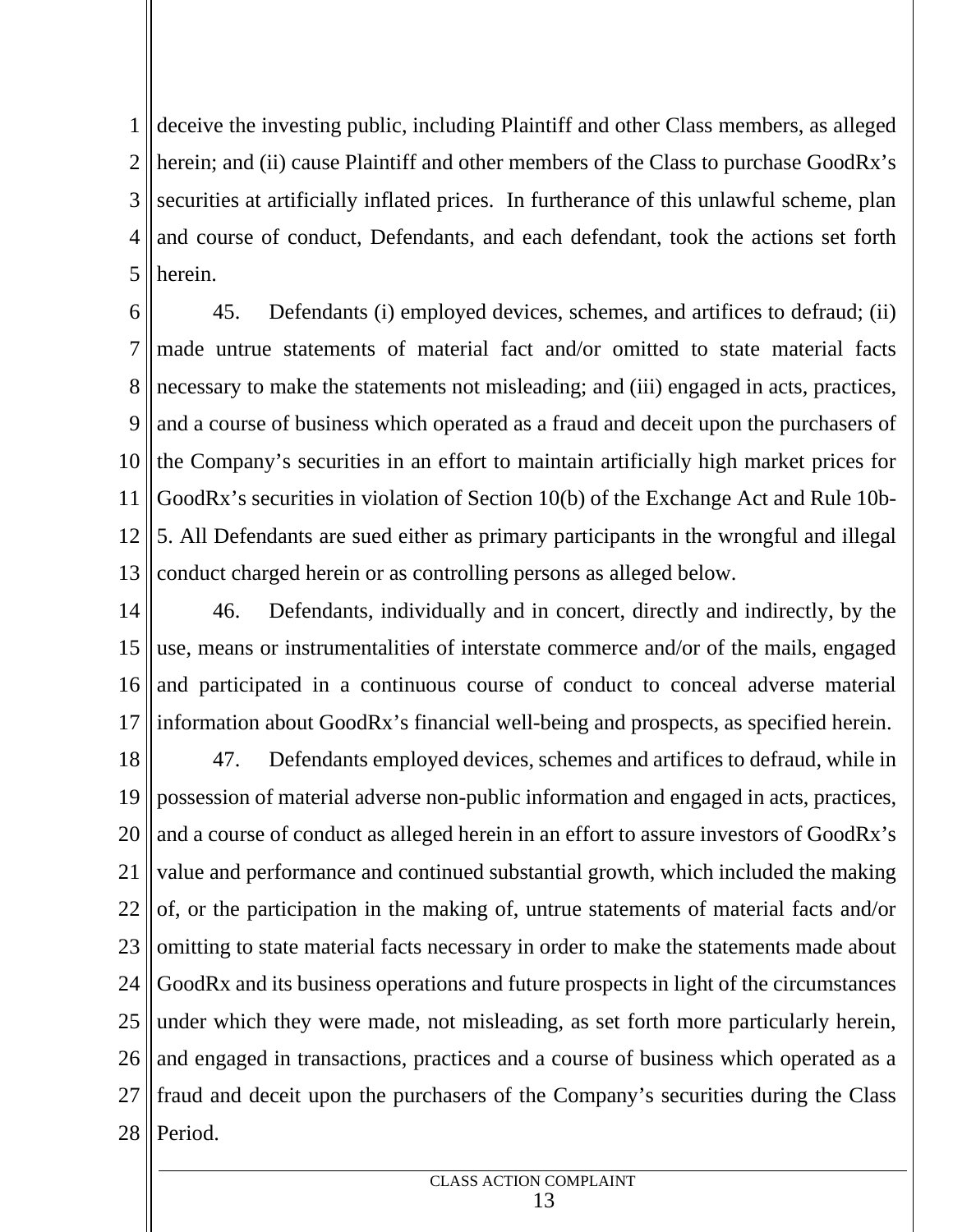$1 \parallel$  4 2 || person liability arises from the following facts: (i) the Individual Defendants were 3 || high-level executives and/or directors at the Company during the Class Period and | 4 || members of the Company's management team or had control thereof; (ii) each of  $5$  || these defendants, by virtue of their responsibilities and activities as a senior officer  $6$  || and/or director of the Company, was privy to and participated in the creation, 7 development and reporting of the Company's internal budgets, plans, projections 8 || and/or reports; (iii) each of these defendants enjoyed significant personal contact and 9 || familiarity with the other defendants and was advised of, and had access to, other 10 members of the Company's management team, internal reports and other data and 11 || information about the Company's finances, operations, and sales at all relevant times; |  $12$  and (iv) each of these defendants was aware of the Company's dissemination of 13 information to the investing public which they knew and/or recklessly disregarded 14 was materially false and misleading. 48. Each of the Individual Defendants' primary liability and controlling

 $15 \,$ |  $49.$ 16 || omissions of material facts set forth herein, or acted with reckless disregard for the  $17$  truth in that they failed to ascertain and to disclose such facts, even though such facts 18 were available to them. Such defendants' material misrepresentations and/or 19 || omissions were done knowingly or recklessly and for the purpose and effect of 20 || concealing GoodRx's financial well-being and prospects from the investing public | 21 || and supporting the artificially inflated price of its securities. As demonstrated by  $\vert$ 22 Defendants' overstatements and/or misstatements of the Company's business, 23 operations, financial well-being, and prospects throughout the Class Period, 24 || Defendants, if they did not have actual knowledge of the misrepresentations and/or | 25 ||omissions alleged, were reckless in failing to obtain such knowledge by deliberately | 26 || refraining from taking those steps necessary to discover whether those statements | 27 were false or misleading.Defendants had actual knowledge of the misrepresentations and/or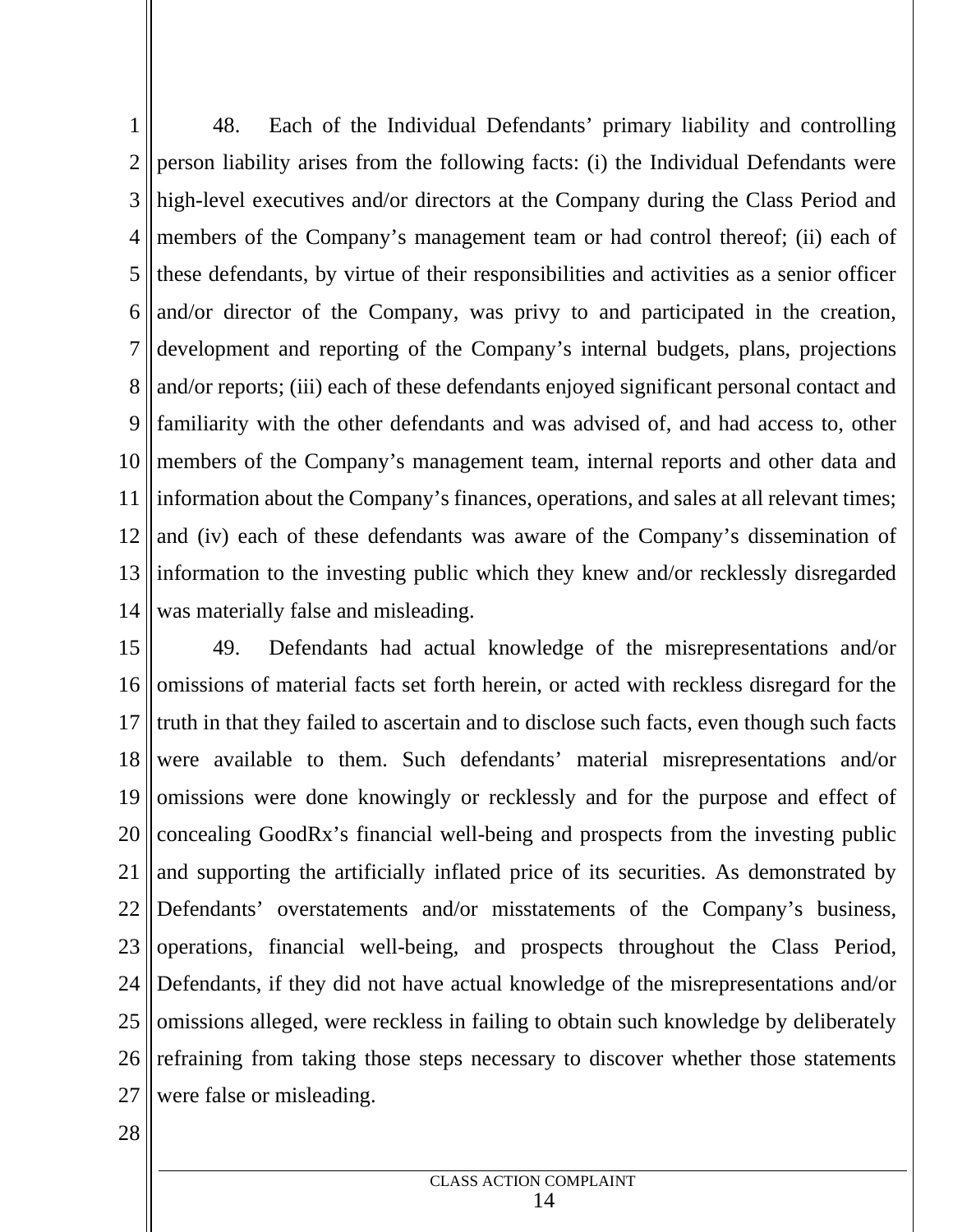$1 \parallel 5$  $2 \parallel$  information and/or failure to disclose material facts, as set forth above, the market  $\parallel$ 3 || price of GoodRx's securities was artificially inflated during the Class Period. In 4 ||ignorance of the fact that market prices of the Company's securities were artificially |  $5$  || inflated, and relying directly or indirectly on the false and misleading statements made | 6 || by Defendants, or upon the integrity of the market in which the securities trades, 7 || and/or in the absence of material adverse information that was known to or recklessly | 8 disregarded by Defendants, but not disclosed in public statements by Defendants and 9 during the Class Period, Plaintiff and the other members of the Class acquired 10 GoodRx's securities during the Class Period at artificially high prices and were 11 damaged thereby. 50. As a result of the dissemination of the materially false and/or misleading

 $12 \parallel 51.$ 13 other members of the Class were ignorant of their falsity, and believed them to be 14 true. Had Plaintiff and the other members of the Class and the market place known 15 the truth regarding the problems that GoodRx was experiencing, which were not 16 disclosed by Defendants, Plaintiff and other members of the Class would not have 17 || purchased or otherwise acquired their GoodRx securities, or, if they had acquired such 18 securities during the Class Period, they would not have done so at the artificially 19 inflated prices which they paid. At the time of said misrepresentations and/or omissions, Plaintiff and

 $20 \parallel 52.$ 21 Exchange Act and Rule 10b-5 promulgated thereunder. 52. By virtue of the foregoing, Defendants violated Section 10(b) of the

 $22$  | 53. 23 || Plaintiff and the other members of the Class suffered damages in connection with | 24 || their respective purchases and sales of the Company's securities during the Class | 25 Period.As a direct and proximate result of Defendants' wrongful conduct,

- 26
- 27
- 28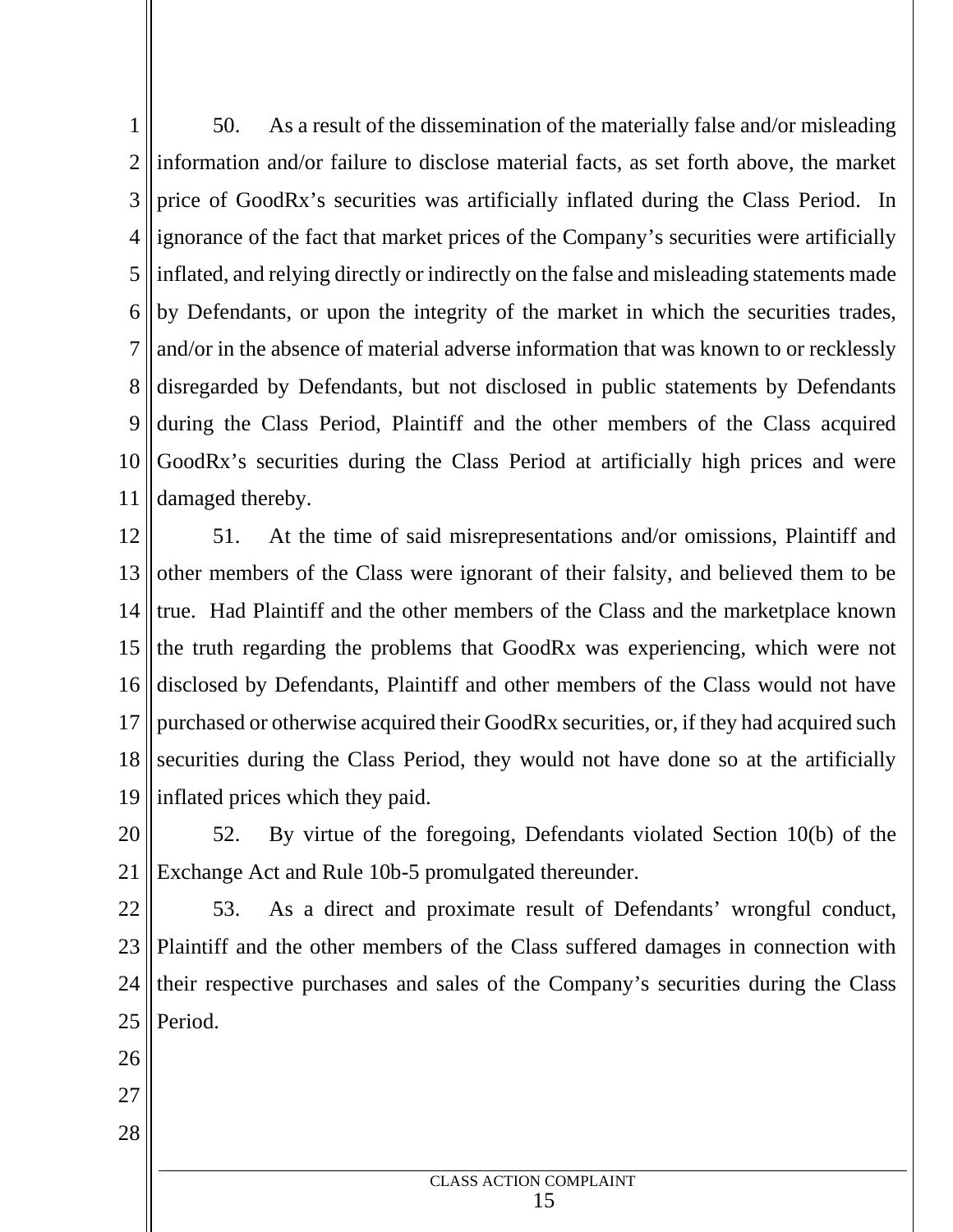2  $3 \parallel$ 

 $1 \parallel$ 

### **SECOND CLAIM**

# **Violation of Section 20(a) of The Exchange Act Against the Individual Defendants**

 $4 \parallel 54.$ 5 above as if fully set forth herein. 54. Plaintiff repeats and re-alleges each and every allegation contained

 $6 \parallel 55$ 7 meaning of Section 20(a) of the Exchange Act as alleged herein. By virtue of their 8 high-level positions and their ownership and contractual rights, participation in, 9 || and/or awareness of the Company's operations and intimate knowledge of the false 10 financial statements filed by the Company with the SEC and disseminated to the 11 ||investing public, Individual Defendants had the power to influence and control and 12 did influence and control, directly or indirectly, the decision-making of the Company, 13 lincluding the content and dissemination of the various statements which Plaintiff | 14 contends are false and misleading. Individual Defendants were provided with or had 15 || unlimited access to copies of the Company's reports, press releases, public filings, 16 and other statements alleged by Plaintiff to be misleading prior to and/or shortly after  $17$  these statements were issued and had the ability to prevent the issuance of the 18 statements or cause the statements to be corrected. 55. Individual Defendants acted as controlling persons of GoodRx within the

 $19 \mid 56.$ 20 || involvement in the day-to-day operations of the Company and, therefore, had the 21 || power to control or influence the particular transactions giving rise to the securities | 22 || violations as alleged herein, and exercised the same. In particular, Individual Defendants had direct and supervisory

 $23$  | 57 24 Section 10(b) and Rule 10b-5 by their acts and omissions as alleged in this Complaint. 25 || By virtue of their position as controlling persons, Individual Defendants are liable | 26 || pursuant to Section 20(a) of the Exchange Act. As a direct and proximate result of 27 Defendants' wrongful conduct, Plaintiff and other members of the Class sufferedAs set forth above, GoodRx and Individual Defendants each violated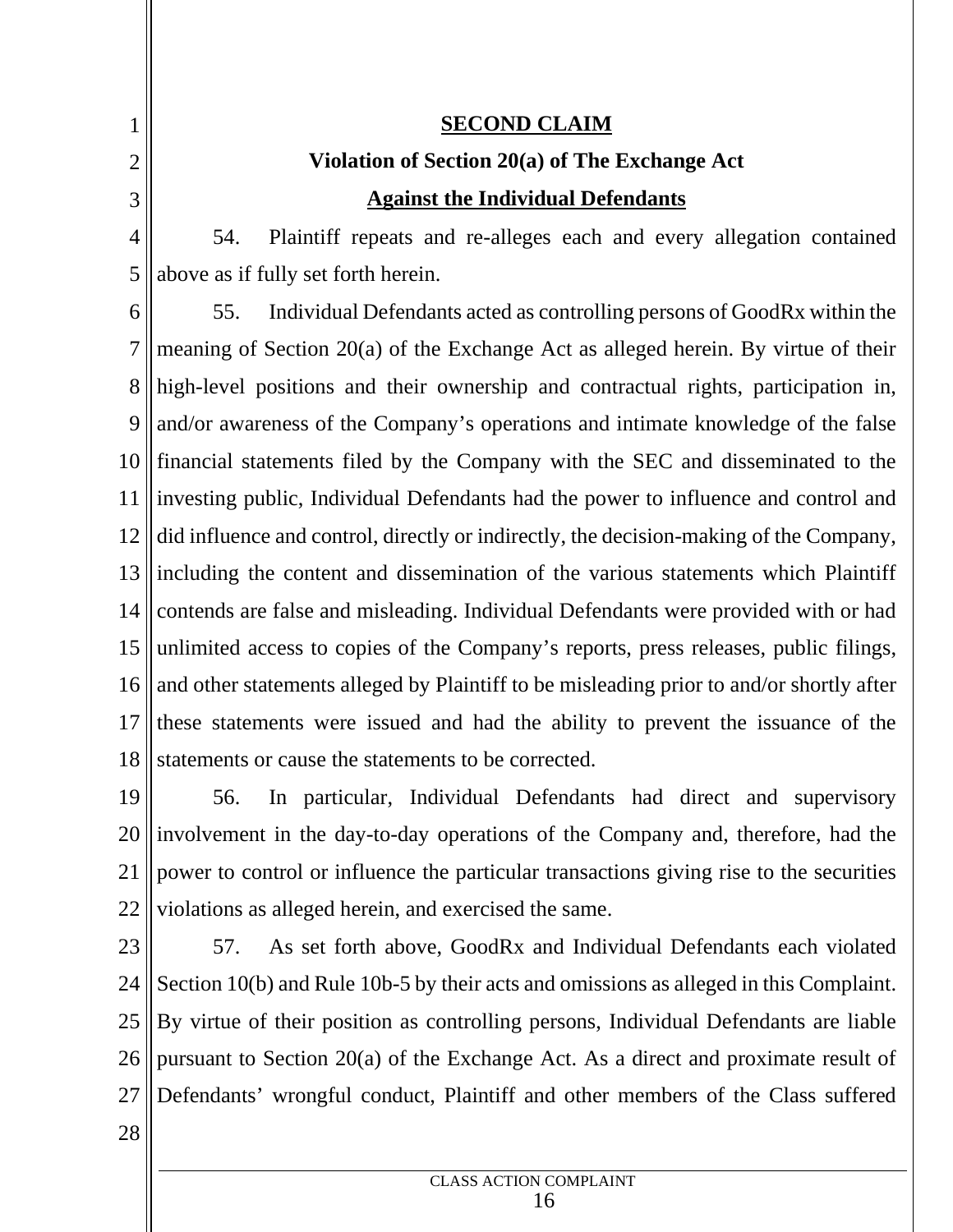| 1  | damages in connection with their purchases of the Company's securities during the      |
|----|----------------------------------------------------------------------------------------|
| 2  | Class Period.                                                                          |
| 3  | <b>PRAYER FOR RELIEF</b>                                                               |
| 4  | WHEREFORE, Plaintiff prays for relief and judgment, as follows:                        |
| 5  | Determining that this action is a proper class action under Rule 23 of the<br>(a)      |
| 6  | Federal Rules of Civil Procedure;                                                      |
| 7  | Awarding compensatory damages in favor of Plaintiff and the other<br>(b)               |
| 8  | Class members against all defendants, jointly and severally, for all damages sustained |
| 9  | as a result of Defendants' wrongdoing, in an amount to be proven at trial, including   |
| 10 | interest thereon;                                                                      |
| 11 | Awarding Plaintiff and the Class their reasonable costs and expenses<br>(c)            |
| 12 | incurred in this action, including counsel fees and expert fees; and                   |
| 13 | (d)<br>Such other and further relief as the Court may deem just and proper.            |
| 14 | <b>JURY TRIAL DEMANDED</b>                                                             |
| 15 | Plaintiff hereby demands a trial by jury.                                              |
| 16 |                                                                                        |
| 17 |                                                                                        |
| 18 |                                                                                        |
| 19 |                                                                                        |
| 20 |                                                                                        |
| 21 |                                                                                        |
| 22 |                                                                                        |
| 23 |                                                                                        |
| 24 |                                                                                        |
| 25 |                                                                                        |
| 26 |                                                                                        |
| 27 |                                                                                        |
| 28 |                                                                                        |
|    | <b>CLASS ACTION COMPLAINT</b><br>17                                                    |
|    |                                                                                        |